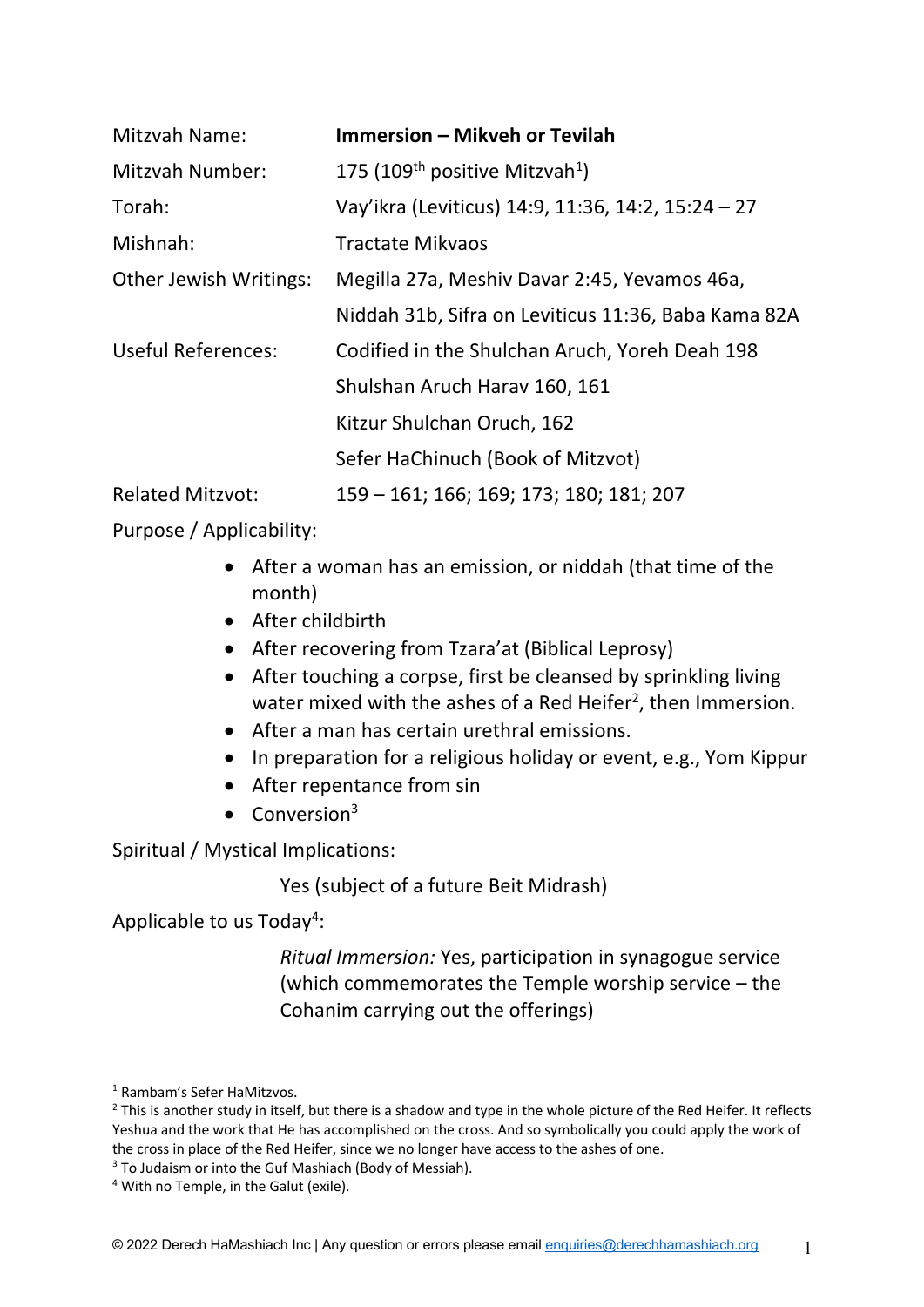*Conversion into Body of Messiah:* Yes (in the Name of Father, Son and Ruach for Non-Jew, in the Name of Yeshua for a Jew)

*After Repentance:* Yes. Not for repentance, but after true repentance, as a form of receiving forgiveness<sup>5</sup> through Yeshua<sup>6</sup>, and cleansing of sin<sup>7</sup>.

Main Apostolic Writing References:

*Ritual Immersion:* Mark 1:9 – 118 *Conversion into Body of Messiah:* Matthew 28:19, Acts 2:38 *After Repentance:* Acts 2:38, Acts 22:16, Acts 10:43

Applicable to Grafted-In Believer from the Nations:

Yes (there is now no distinction because of Yeshua)<sup>9</sup>

Types of water: Living (flowing) water with no obstructions upstream Mikvah: Minimum amount of water: forty se'ah = 750 liters

> Least alternative if no Mikvah or stream of living water available: Pour living water (via a bucket or similar, not directly under the faucet) over the head and entire body, 3 times. Must be enough water to saturate the entire body.

Specifics: The entire body must be covered with water.

Fast beforehand for conversion type immersion.<sup>10</sup>

Immerse 3 times<sup>11</sup>. After each immersion, say the blessings, one after each immersion in order. The first two are typically always the same. The third varies with reason for immersion.

Associated Points of interest:

Manifestation of the Gift of the Ruach (Tongues, Prophecy, Praising HaShem) $12$  – Subject of future Beit Midrash study.

<sup>5</sup> Acts 2:38

 $6$  Acts 10:43

<sup>7</sup> Acts 22:16

<sup>8</sup> Based on Josephus "Book of Antiquities" 18:117/v2 and Rabbi Bernstein's teaching (link to YouTube video) <sup>9</sup> Acts 10:34, Acts 15:9

 $10$  Didache 7:4

 $11$  Didache 7:2 – 3

<sup>&</sup>lt;sup>12</sup> Previous Beit Midrash studies: https://youtu.be/47Qy-ZWNVh0; https://youtu.be/gcDjASX8qaM;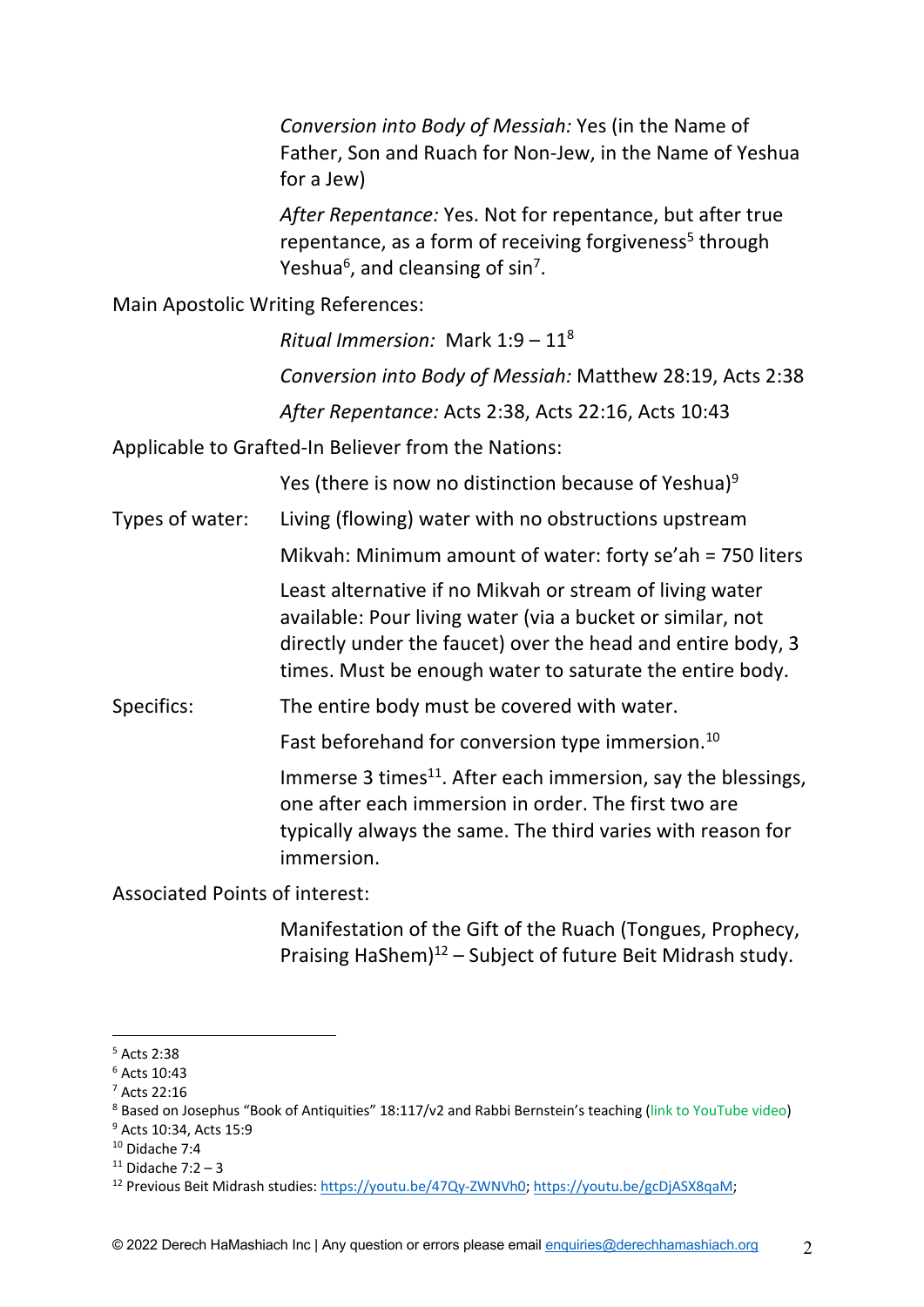Audio/Video Teaching Available:

*Ritual Immersion:* Future YouTube Links *Conversion:* Future YouTube links

Additional Resources:

The Blessings attached can be printed and laminated for use during a Tevilah (immersion).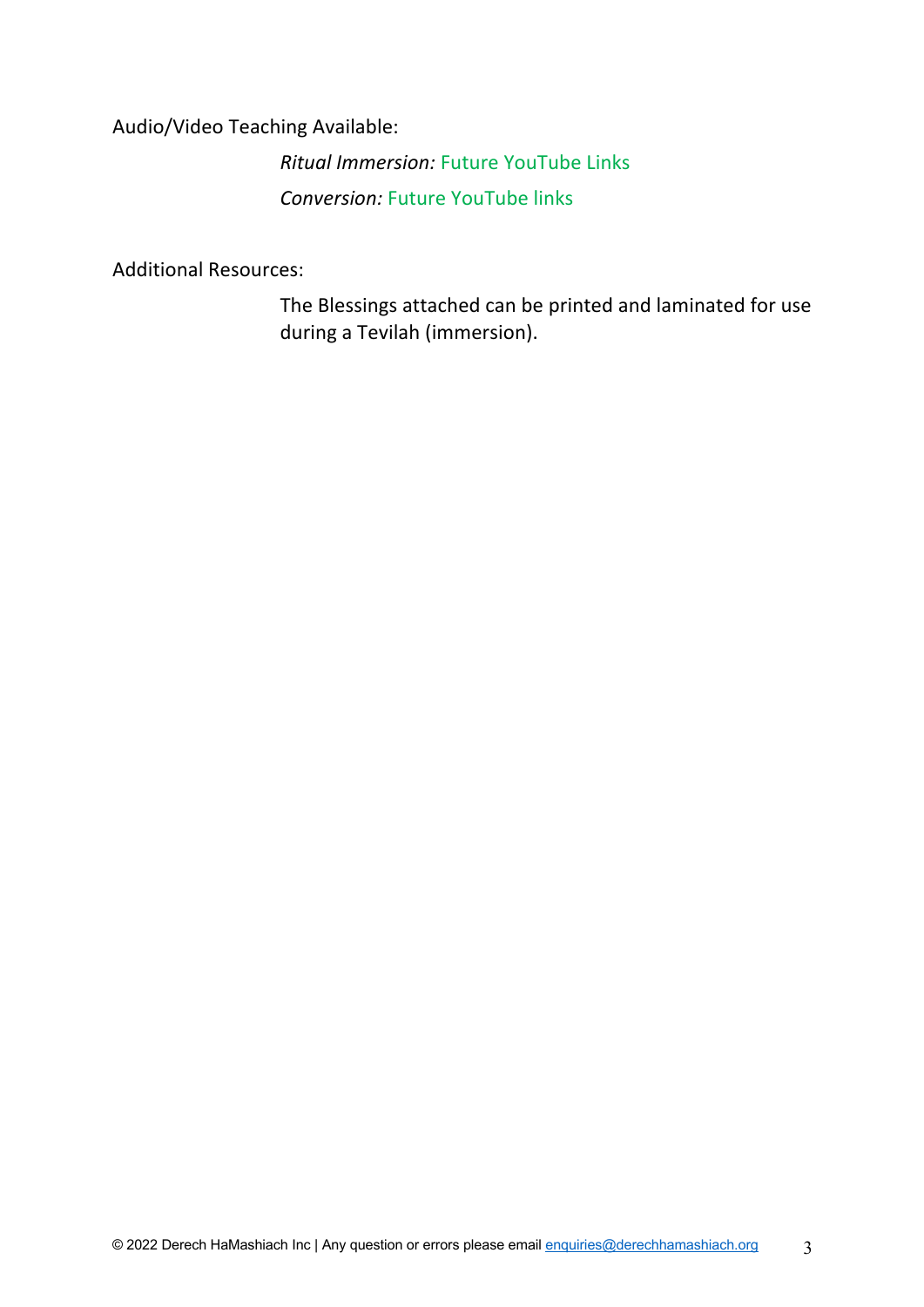### **The Blessings:**

Three blessings are said upon immersing three times. Regardless of the occasion (conversion, before marriage, recovery from cancer, *niddah* (family purity), etc.) the first two blessings always remain the same.

The third blessing changes depending on the occasion. It is up to the person to choose to say additional verses or *kavannot* (intentions) preceding the remaining two immersions.

### *First Blessing:*

*Enter the mikveh waters slowly, take deep breath, immerse completely so that every part of the body is covered in water and remain under water for a few moments.*

*When you emerge, stand, take a breath. And say the following blessing:*

ָבְרוּךְ אַתַּה אֲלֹנֵי אֱלֹהֶינוּ מֶלֶךְ הָעוֹלַם, אֲשֶׁר קִדְּשָׁנוּ בִּמְצָוֹתַיו וְצְוַּנוּ עַל הַטְבְלַה

*Barukh atah Adonay Eloheynu melekh ha-olam, asher kidshanu b'mitzvotav v'tzivanu al ha-t'vilah.*

Blessed are you, Adonai our G-d, King of the universe, Who sanctifies us through *mitzvot* and has commanded us concerning immersion.

#### *Second Blessing (She-he-che-yanu):*

(except for *niddah*, where only the first blessing is required) *Immerse a second time!*

*Stand, take a breath, and say the following blessing:*

ָבָרוּהְ אַתָּה אֲדֹנָי אֱלֹהֵינוּ מֶלֶךְ הָעוֹלָם, שֶׁהֶחֱיָנוּ וְקִיָּמָנוּ וְהִגִּיעָנוּ לַזָּמַן הַזֶּה

*Barukh atah Adonay, Eloheynu melekh ha-olam, shehekheyanu, v'kiy'manu, v'higianu, la-z'man ha-zeh*.

Blessed are you, Adonai our G-d, King of the universe, Who has kept us alive and sustained us, and enabled us to reach this day.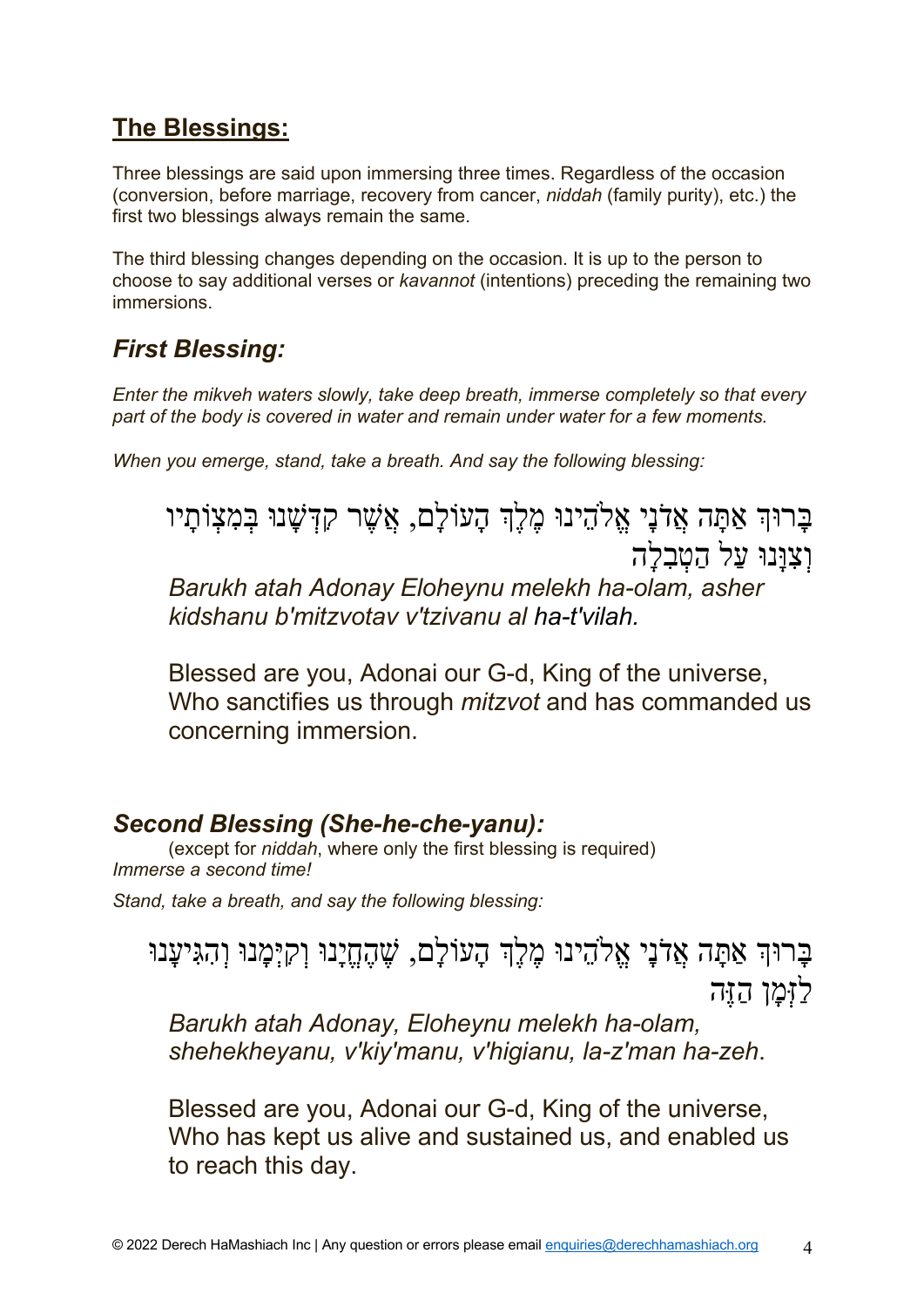### *Third blessing13:*

*Immerse a third time! Stand, take a breath, and say the following blessing:*

*For Messianic conversion into the Guf Messiah (Body of Messiah):*

ַבְרוּךְ אַתַּה אֲדֹנַי אֱלֹהֶינוּ מֶלֶךְ הָעוֹלַם, אֲשֶׁר קִדְּשָׁנוּ בִּמְצָוֹתַיו וִצְוָּנוּ עַל הַטְבָלָה בגוּף שֶׁל יֵשׁוּעַ המָשִׁיחַ בֹשֵׁם האב הבֵּן ורוּחַ ה *ה*דרש

*Barukh atah Adonay Eloheynu melekh ha-olam, asher kidshanu b'mitzvotav v'tzivanu al ha-t'vilah b'guf Yeshua HaMashiach beshem h'Av, h'Ben, v'Ruach HaKodesh!*

Blessed are You, Adonai our G-d, King of the Universe, Who has sanctified us with the mitzvot and commanded us concerning immersion into the Body of Yeshua the Messiah<sup>14</sup>, in the Name of Abba (the Father), Yeshua (the Son) and the Ruach HaKodesh (the Holy Spirit)<sup>15!</sup>

*Alternative conversion Blessing:*

דָֽחֶא ָיְי ,וּניֵהֱ1א ָיְי ,לֵאָרְשִׂי עַמְשׁ

*Sh'ma Yisrael, Adonay Eloheynu, Adonay ekhad.*

Hear O Israel, Adonai our G-d, Adonai is One!

<sup>&</sup>lt;sup>13</sup> Depends on the occasion. This is for conversion into Body of Messiah, other occasion on following page.

 $14$  1<sup>st</sup> Corinthians 12:12 - 13

<sup>15</sup> Matthew 28:19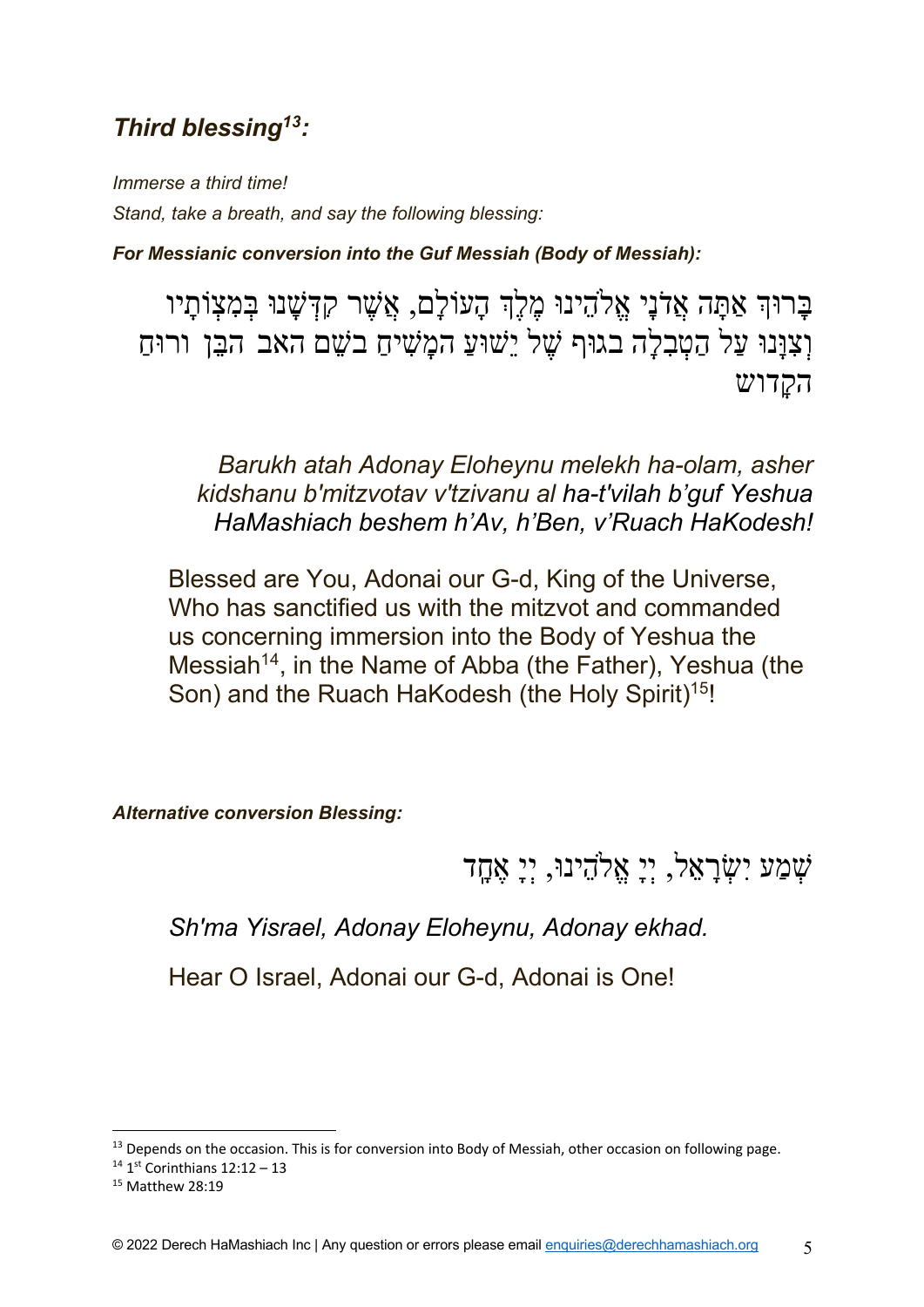A few other examples are found below:

*After repentance:*

## ַבְרוּדְ אַתַּה אֲלִנֵי אֱלֹהֶינוּ מֶלֵֽךְ הָעוֹלַם, אֲשֶׁר סלח ותמרוק אותנו מכל־חטא באמצעות ישוע המשיח

*Barukh atah Adonay, Eloheynu melekh ha-olam, asher sâlach v' tamrûq otanu m'kol chet, vamizzot Yeshua HaMashiach.*

Blessed are You, Adonai our God, King of the Universe, Who forgives and cleanses us from all sin, through Yeshua HaMashiach.

#### *Before marriage:*

וְאֵרֲשָׂתִ<sup>ּ</sup>יִךְ לְעוֹלָם; וְאֵרֲשָׂתִּיךְ לִי בְּצֶדֶק וּבְמִשָּׁפָט, וּבְחֶסֶד **וּבְרַחֲמִים** וְאֵרַשְׂתִּיךְ לִי, בֶּאֱמוּנָה; וְיָדַעַתְּ, אֵת-יִהְוָה

*V'eyrastikh (v'eyratikha,* masculine*) li, l'olam. V'eyratikh (v'eyratikha,* masculine*) li b'tzedek u'v'mishpat, u'v'khesed u'v'rakhamim. V'eyratikh (v'eyratikha,* masculine*) li, be'emunah, v'da'at et Adonai.*

I will betroth you to me, forever. I will betroth you to me with righteousness and with justice, with goodness and with compassion. I will betroth you to me in truth, and we will come to know G-d.

#### *For niddah:*

Only the first blessing (*v'tzivanu al hatevilah*) is said, although the person immerses three times.

*Y'-hi ro-tzon mi-l'-fo-neh-choh a-doh-noi- e-lo-hai-nu vailo-hai a-vo-sai-nu she-yi-bo-neh bais ha-mik-dosh bi-m' hai-roh v'-yo-mai-nu v'-sain chel-kai-nu b'-so-ro-seh-choh.*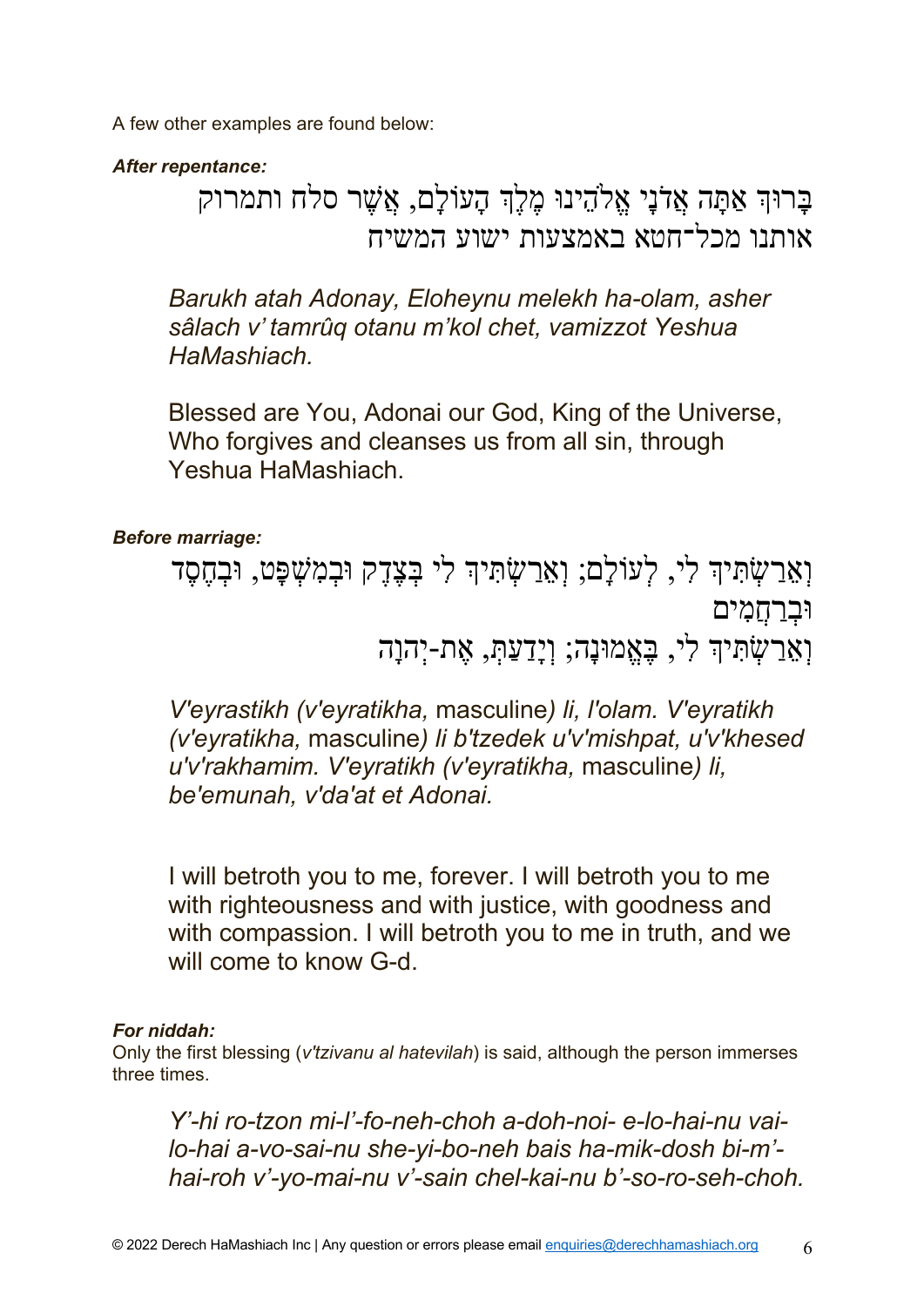#### *For Bar / Bat Mitzvah:*

### *Kavanah (intention):*

The following should be read in preparation for the Tevilah (Immersion). *Please cross out which gender is not applicable.*

I immerse today in celebration of becoming a Bar / Bat Mitzvah. I immerse as an act of transition, from present to future, from student to learner and teacher, from childhood to a new state of responsibility and privilege in the Body of Messiah.

May I be filled with renewed energy and direction to continue on my path as a Talmid / Talmidah of Yeshua. May HaShem grant me strength, courage and shalom. Amen.

### *First Blessing:*

*Enter the mikveh waters slowly, take deep breath, immerse completely so that every part of the body is covered in water and remain under water for a few moments.*

*When you emerge, stand, take a breath. And say the following blessing:*

ַבְרוּךְ אַתַּה אֲלֹנֵי אֱלֹהֶינוּ מֶלֶךְ הָעוֹלַם, אֲשֶׁר קִדְּשָׁנוּ בִּמְצָוֹתַיו וְצְוַּנוּ עַל הַטְבְלָה

*Barukh atah Adonay Eloheynu melekh ha-olam, asher kidshanu b'mitzvotav v'tzivanu al ha-t'vilah.*

Blessed are you, Adonai our G-d, King of the universe, Who sanctifies us through *mitzvot* and has commanded us concerning immersion.